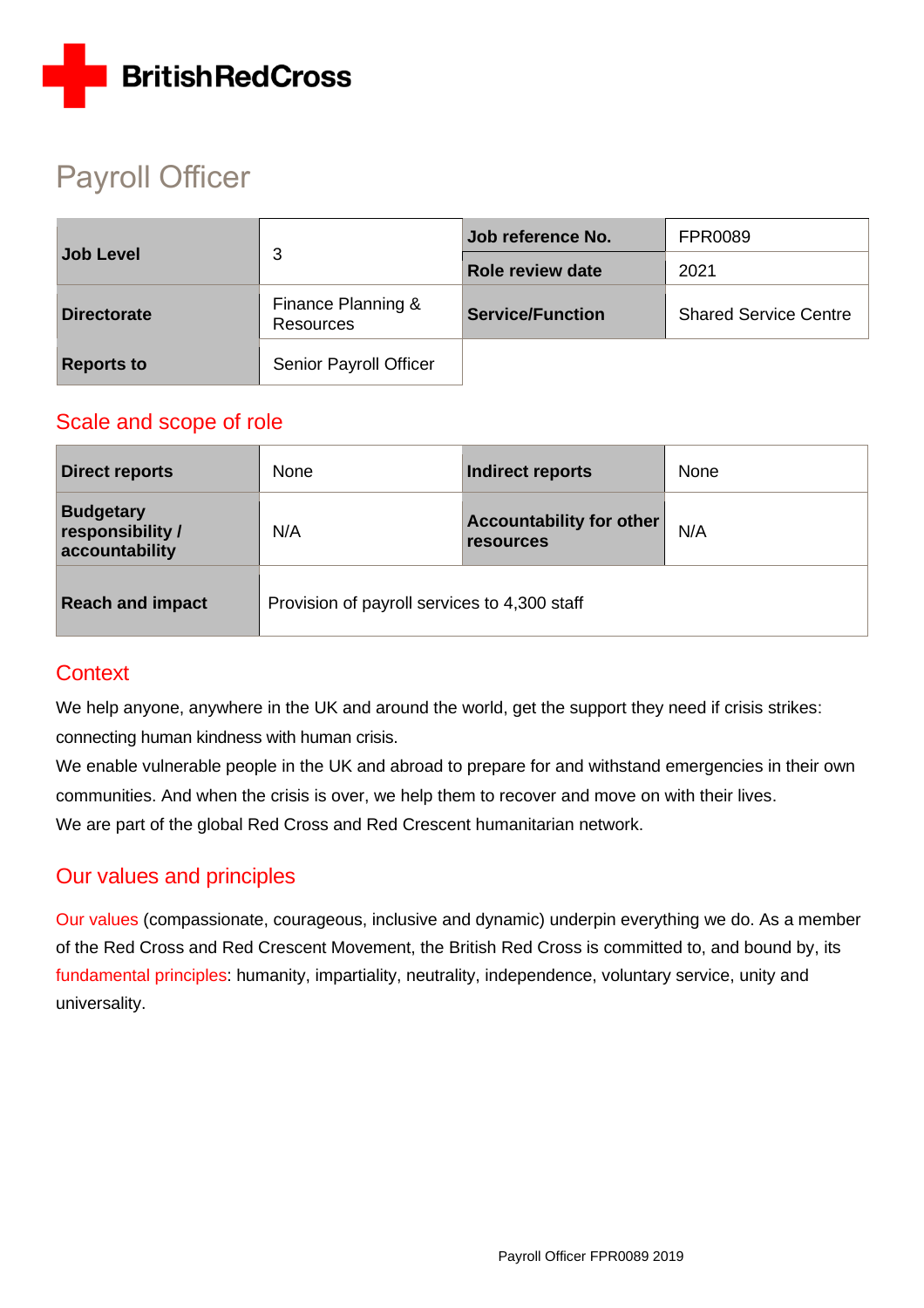### Purpose of the role

The Payroll Officer in conjunction with the wider payroll department is responsible for ensuring the timely and accurate processing of salary payments to all paid employees, accurately recording payroll expenditure on the organisation's financial system and ensuring the organisation meets all statutory and corporate priorities in relation to paid employees. They will support both Senior Payroll Officer and Payroll Manager in all daily payroll operations.

### Main responsibilities

#### **Payroll processing**

- Ensures all paperwork is received in line with agreed timetables
- Ensures that all payroll notifications, including new starters, leavers, timesheets are processed accurately and to agreed timetable
- Ensures that all HMRC notifications, including tax codes, student loan notifications, NI changes are processed correctly and to agreed timetable
- Ensures that all relevant payroll reports are reviewed, and data corrected as required before the payroll is finalised
- Ensures that all processing has been checked before payroll has been finalised
- Ensures that all relevant absences have been processed through payroll accurately and on time
- Responsible for monthly payroll running on rotational basis
- Ensures that all liabilities are settled with HMRC, pension schemes and other external bodies completely, accurately and by the agreed deadlines
- Ensures that any overpayments are notified to the relevant parties in a timely manner with accordance with the salary policy, recovered in line with the relevant procedures and updated in the relevant tracking spreadsheet

#### **Payroll system**

- Ensures that all payroll transactions are processed through the payroll system in accordance with the recommended guidance from the software provider
- Ensures that any system issues are reported to Senior Payroll Officer for further investigation
- Supports Senior Payroll Officer and Payroll Manager in implementing changes to processes and systems

#### **Data Accuracy**

- Accurate processing of all payroll transactions
- Ensures that payroll system is reconciled with payroll accounts in the balance sheet, investigating and resolving outstanding items in a timely manner, including fully investigating any discrepancies highlighted by the Pensions and Payroll Analyst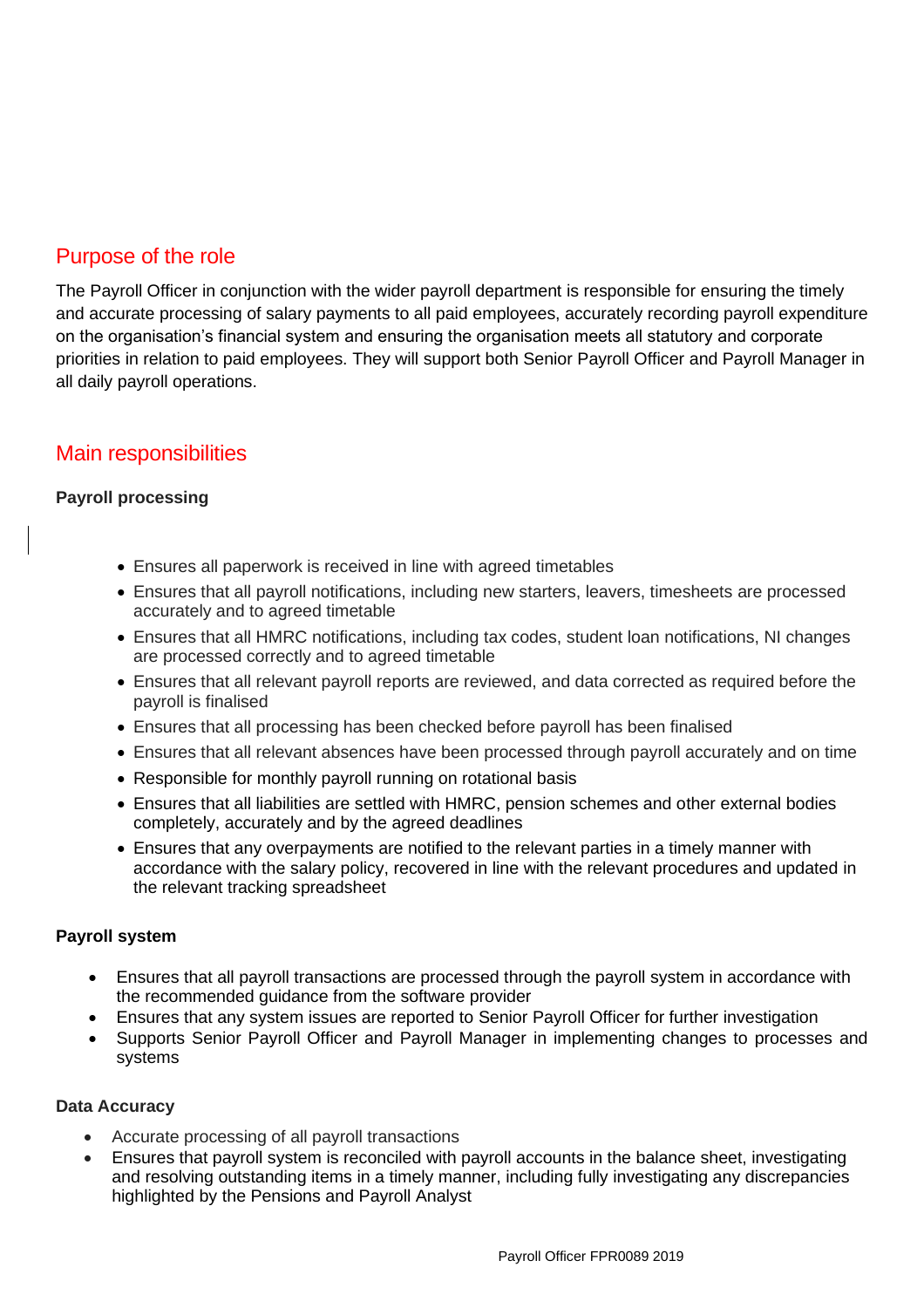#### **Pensions**

• Ensures that pension deductions are calculated and imported to the payroll system and uploaded to the pensions portal for payment in the absence of Pensions and Payroll Analyst

#### **Reporting**

- Reports prepared in agreed formats on a regular and ad hoc basis as required
- Ensures that all payroll transactions are recorded on the financial accounting system accurately and within agreed timescales in the absence of Pensions and Payroll Analyst

#### **Payroll Support**

- Individual employee payroll queries are resolved in a timely, courteous and informative manner bearing in mind the technical nature of the subject matter.
- Issues raised by external bodies (HMRC, pensions providers and pensions administrators) are resolved in a timely and professional manner
- Liaises with other teams on all matters pertaining to payroll
- Issues escalated to Senior Payroll Officer as appropriate

#### **Tax year end**

- P11Ds and other required documentation produced on time
- Ad hoc reports and other activities completed to agreed timescale and standard
- Tax year-end carried out in accordance with the vendor instructions

#### **Team Member**

- Actively participates in all team meetings
- Supports other team members
- Work and behaves in accordance with all BRC policies and procedures
- Upholds the fundamental principles of the Red Cross and acts with integrity, in accordance with the Society's values (inclusive, compassionate, courageous and dynamic).

### Pre- engagement checks

### Criminal Records

#### **Type of criminal record checks required for this role**

| England and Wales - Disclosure and Baring Service Check (DBS) |
|---------------------------------------------------------------|
| None                                                          |
| Scotland                                                      |
| None                                                          |
| Northern Ireland                                              |
| <b>None</b>                                                   |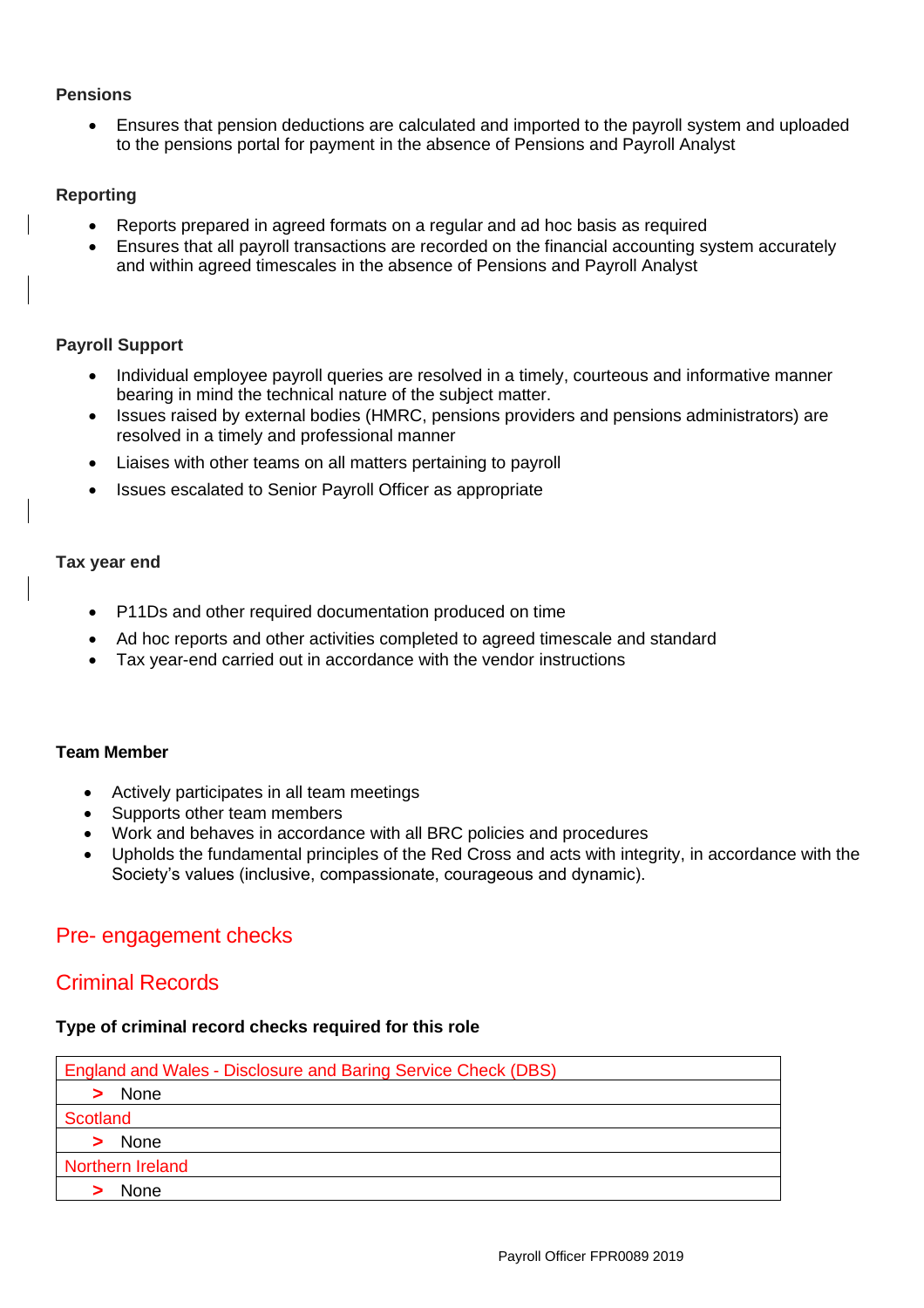### Drivers Checks

#### **>** Required No

### **Diversity**

At the British Red Cross, we are looking for the right people to help us provide support to millions of people affected by crisis in the UK. We want our team to reflect the diversity of the communities we serve, offering equal opportunities to everyone, regardless of; age, disability, gender reassignment, marriage and civil partnership, pregnancy and maternity, race, religion or belief, sex, or sexual orientation.

Diversity is something we celebrate and we want you to be able to bring your authentic-self to the Red Cross. We want you to feel that you are in an inclusive environment, and a great position to help us spread the power of kindness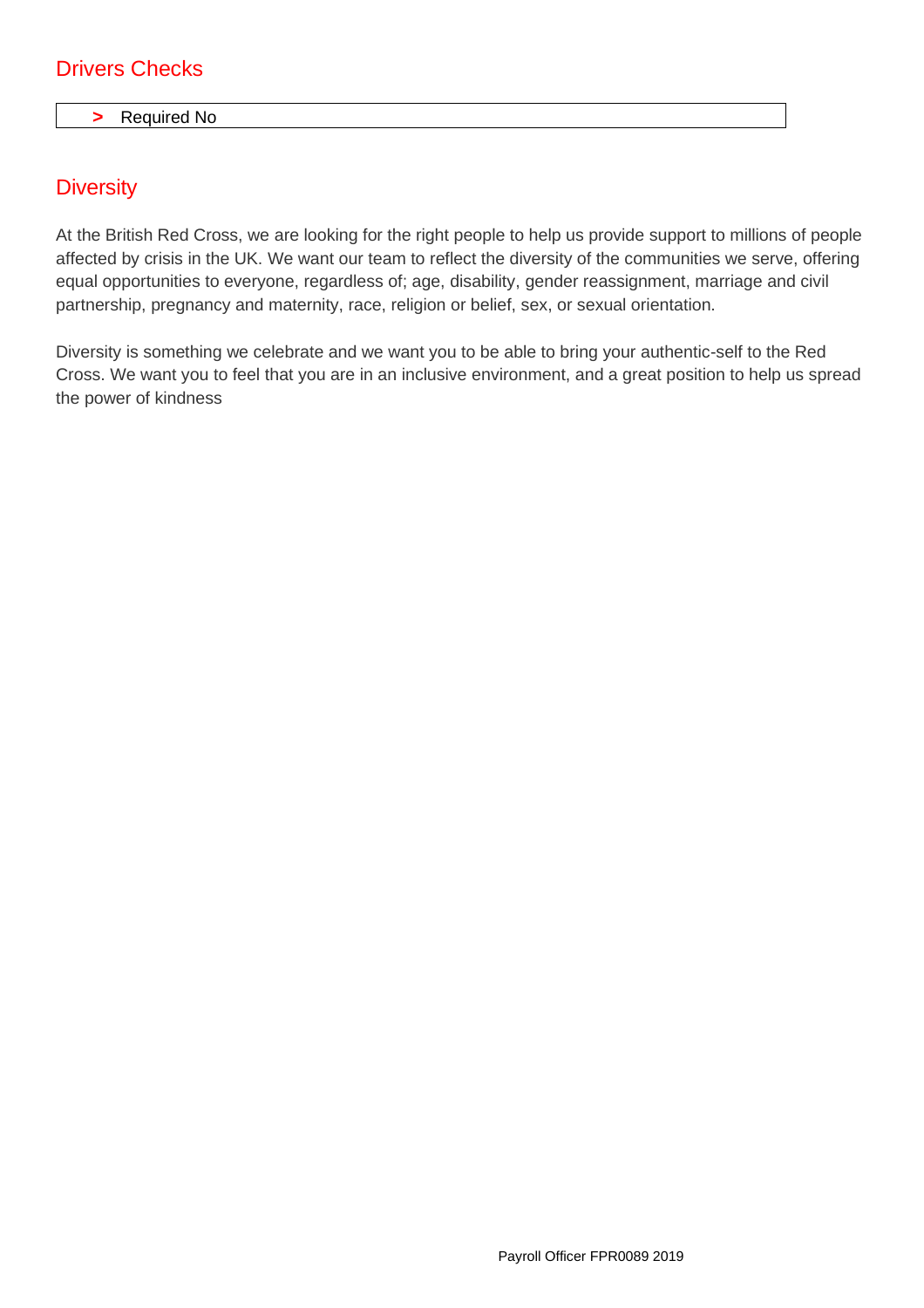## Person Specification

 $\overline{\phantom{a}}$ 

 $\overline{\phantom{a}}$ 

|                                |           | <b>Requirement</b>                                                                                             |        | <b>Evidenced obtained</b><br>through<br><b>Shortlisting (S)</b><br>Interview (I) or<br><b>Assessment (A)</b> |  |
|--------------------------------|-----------|----------------------------------------------------------------------------------------------------------------|--------|--------------------------------------------------------------------------------------------------------------|--|
| <b>Knowledge</b><br>and Skills | Essential | Chartered Institute of Payroll Professionals (CIPP)<br>$\bullet$<br>or similar<br><b>or</b>                    | S      |                                                                                                              |  |
|                                |           | Significant period of experience at payroll officer<br>$\bullet$<br>level in a high volume payroll environment | S      | ı                                                                                                            |  |
|                                |           | Current payroll legislation<br>$\bullet$                                                                       | S      |                                                                                                              |  |
|                                |           | Pensions legislation<br>$\bullet$                                                                              | s<br>s |                                                                                                              |  |
|                                |           | <b>MS Office applications</b><br>٠                                                                             |        |                                                                                                              |  |
|                                |           | Good written and oral communication skills                                                                     |        |                                                                                                              |  |
|                                |           | Organisational skills, Analytical and numeric,<br>$\bullet$<br>meticulous attention to detail                  |        |                                                                                                              |  |
|                                |           | Problem solving using own initiative and within a<br>$\bullet$<br>team environment                             |        |                                                                                                              |  |
|                                |           | Strong focus on customer service delivery                                                                      |        |                                                                                                              |  |
|                                |           | Maintaining a professional manner while working in<br>a pressurized environment                                |        |                                                                                                              |  |
|                                |           | Quickly grasping new IT technology<br>$\bullet$                                                                |        |                                                                                                              |  |
|                                |           | Working to deadlines                                                                                           |        |                                                                                                              |  |
|                                |           | Prioritising tasks and effectively managing own time<br>٠                                                      |        |                                                                                                              |  |
|                                | Desirable |                                                                                                                |        |                                                                                                              |  |
|                                | Essential | Working within a high-volume payroll environment<br>$\bullet$                                                  |        |                                                                                                              |  |
| <b>Experience</b>              |           | Working in a shared service centre environment                                                                 |        |                                                                                                              |  |
|                                |           | Experience of working with integrated Payroll and<br>HR systems                                                |        |                                                                                                              |  |
|                                | Desirable | Midlands iTrent system experience preferable<br>$\bullet$                                                      |        |                                                                                                              |  |
|                                |           | Reconciliation of payroll control accounts<br>٠                                                                |        |                                                                                                              |  |